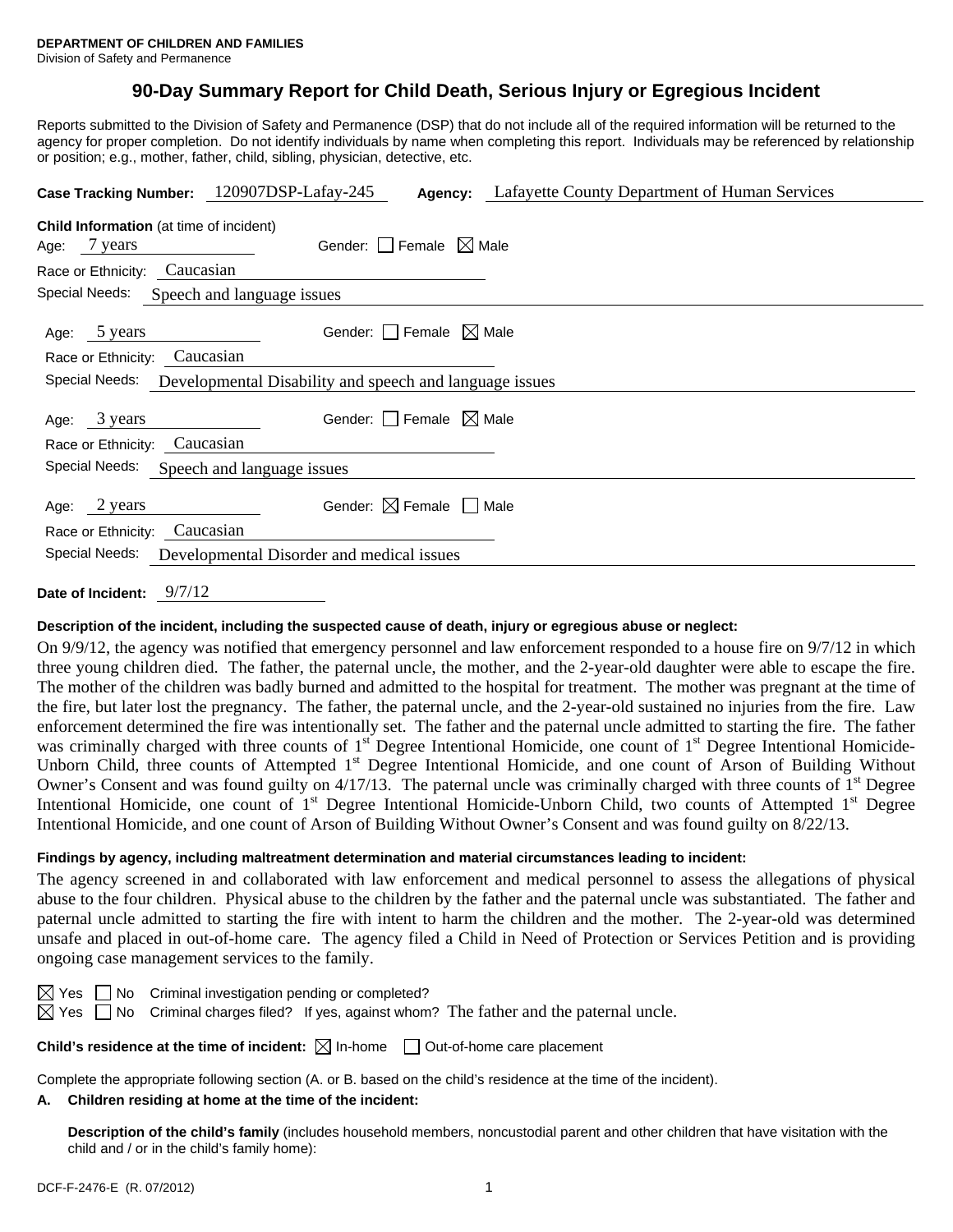The home consisted of the mother, the father and the four children.

**Tes**  $\boxtimes$  **No** Statement of Services: Were services under ch. 48 or ch. 938 being provided to the child, any member of the child's family or alleged maltreater at the time of the incident, including any referrals received by the agency or reports being investigated at time of incident?

**If "Yes", briefly describe the type of services, date(s) of last contact between agency and recipient(s) of those services, and the person(s) receiving those services:** 

N/A

**Summary of all involvement in services as adults under ch. 48 or ch. 938 by child's parents or alleged maltreater in the previous five years:** (Does not include the current incident.) N/A

**Summary of actions taken by the agency under ch. 48, including any investigation of a report or referrals to services involving the child, any member of the child's family living in this household and the child's parents and alleged maltreater.** (Does not include the current incident.)

(Note: Screened out reports listed in this section may include only the date of the report, screening decision, and if a referral to services occurred at Access. Reports that do not constitute a reasonable suspicion of maltreatment or a reason to believe that the child is threatened with harm are not required to be screened in for an initial assessment, and no further action is required by the agency.)

On 9/27/02, the agency screened in a report of abuse to the mother when she was a minor by a non-caregiver. The allegation was substantiated and the family was referred to community services.

On 1/27/03, the agency screened in a report of abuse and neglect to the mother when she was minor by her father and by a non-caregiver. The allegations were substantiated and the family was opened for ongoing services with the agency.

On 9/6/07, the agency screened out a report of neglect by the parents.

On 1/7/08, another county agency screened in a report of neglect by the parents. The allegation was unsubstantiated and the family was referred to community services.

On 9/5/08, another county agency screened out a report of neglect by the parents.

On 5/4/11, the agency screened out a report of neglect by the parents.

On 3/8/12, the agency screened in a report of abuse and neglect by the parents. The allegations were unsubstantiated and the agency closed the case.

On 4/9/12, the agency screened out a report of neglect by the parents.

On 5/7/12, the agency screened out a report of neglect by the parents.

## **Summary of any investigation involving the child, any member of the child's family and alleged maltreater conducted under ch. 48 or ch. 938 and any services provided to the child and child's family since the date of the incident:**

The agency screened in and assessed the allegations of physical abuse to the children. Physical abuse to the children by the father and the paternal uncle was substantiated. The 2-year-old was determined unsafe and placed in out-of-home care. The agency filed a Child in Need of Protection or Services Petition and is providing ongoing case management services to the family.

# **B. Children residing in out-of-home (OHC) placement at time of incident:**

**Description of the OHC placement and basis for decision to place child there:**

N/A

**Description of all other persons residing in the OHC placement home:**

 $N/A$ 

**Licensing history:** Including type of license, duration of license, summary of any violations by licensee or an employee of licensee that constitutes a substantial failure to protect and promote the welfare of the child.

N/A